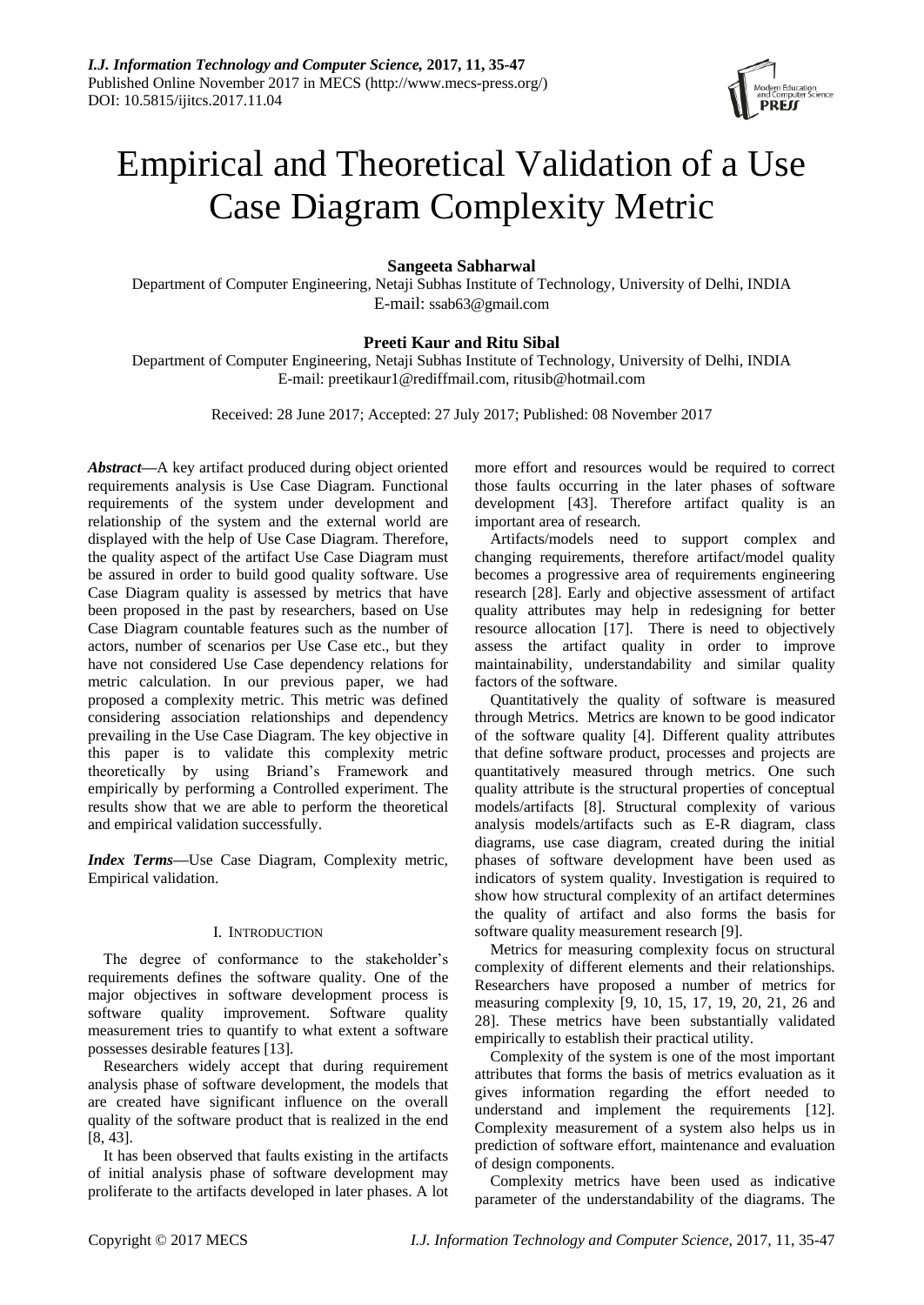artifact must be thoroughly understandable before assessing other properties such as maintainability. To understand the artifact, its properties such as design format, comprehensibility and expression must be unambiguous and self-evident.

Use Case Diagrams are artifacts created during early phases of software development that are significant for formulating, corroborating and documenting the system behavior [6]. Functional requirements of the system under consideration are depicted with the help of Use Case Diagram and may be considered as a contract among the developer and the customer [6, 3]. Good understandability of the Use Case Diagram is necessary so as to have effective contribution of the artifact in process of software development. The quality of conceptual models or artifacts such as Use Case Diagrams plays an important role in effective and right implementation and execution of the system requirements. Therefore it is crucial to ensure Use Case Diagram quality and work should be done to achieve this.

Metrics derived from Use Case Diagram can act as an effective means for assessing system complexity at the time of early phase of software development. Other important predictions about effort and cost required for the software under consideration can also be done by using the complexity metrics. Most of the Use Case Diagram based metrics found in literature are computed by counting different elements that constitute the Use Case Diagram namely number of actors, number of use cases, and number of scenarios per Use Case etc. Several Use Case Diagram based metrics are present in the literature [16, 21, and 27]. These metrics are computed on the basis of features that could be counted from the Use Case diagram, such as number of actors, number of Use Cases and number of scenarios per Use Case etc. Use Case dependency relation and its impact is not considered while formulating those metrics.

A system is described and identified by its elements and relationships among them [7]. Therefore, relationships in the artifact also contribute towards the system complexity. Complexity may be prevailing because of the relation amongst the Use Cases and also association amongst each actor and Use Case. The relationships shown in the Use Case Diagram are not incorporated in the metrics proposed by different authors in literature. We have proposed a complexity metric computed taking into consideration the structural properties of Use Case Diagram in our earlier work [33]. This metric is defined by considering the concept of relationships that exist among the Use Cases, and also Use Case and actor association in the Use Case Diagram [33]. We used Kaner's framework [23] to perform basic theoretical validation and it was observed that some association between the metric and understandability of Use Case Diagram exists.

We present the extension of our earlier work in this paper. The key objectives of this work are (1) to present the empirical validation of the metric given in [33] and investigate the relation of complexity metric and understandability of Use Case Diagram and (2) To

validate the metric against the construct validity criteria given by Briand [7]. Theoretical and empirical validation done in this work shows that the investigated metric qualifies as a complexity metric and is closely related with one of the quality attributes i.e. understandability.

The organization of the paper is as follows. Discussion about the related work is mentioned in Section II. We explain the basic concepts of Use Case Diagram in Section III. The approach used to calculate the proposed Use Case Metric [33] is explained in section IV. Validation of the proposed metric against the construct validity criteria given by Briand framework [7] is shown in section number V. Empirical validation and results are shown in section VI. Validity evaluation details are given in section VII. Finally, the paper is concluded along with the future work in the last section.

# II. RELATED WORK

Cyclomatic Complexity metric proposed by McCabe [28] measures the logical complexity of the program. Quality of class was measured by Chidamber and Kemerer [15] in metric suite proposed by them for object oriented software. Halstead [20] proposed a metric to determine effort by considering program source code. Henry and Kafura [22] proposed an Information Flow Metrics to quantify information flow level and coupling among different program modules. Function Point Analysis metric was proposed by Albrecht [3] to measure functionality using function points. A set of metrics based on coupling was proposed by Yin and Winchester [36]. Object oriented design metrics proposed by Lorenz and Kidd [26], selected features like class size, and inheritance for complexity evaluation. Inheritance metrics based on polymorphism and information hiding were proposed by Brito and Carapuça [11].

Entropy distance was also used to define structure complexity measure for class diagram and was proposed by Yuming et al. [37]. The complexity of the class diagram was measured by Kang et al. [24] by using weighted class dependency graph and entropy distance. Relational complexities between classes were defined as the basis for structural software metrics by Khanahmadliravi et al. [25]. Maintenance cost estimation for a program was done through spatial metrics proposed by Chhabra et al. [14]. Structural complexity model was proposed by Zhou et al. [38] that used entropy distance to quantify complexity. An event based approach to compute the complexity was also proposed by Singh et al. [32].

Complexity metrics available in literature based on Use Case Diagram are very few. Complexity metrics proposed by Marchesi [27], Henderson-Sellers et al. [21], Douglass [16], evaluate the system complexity by considering Use Case Diagram. They used only the countable features of the use case diagram like no. of actors, no. of activities per use case, no. of scenarios etc. Use case quality metrics proposed by Cherfi et al. [13] use entropy and cohesion among use cases as complexity measure and apply these metrics for use case refinement.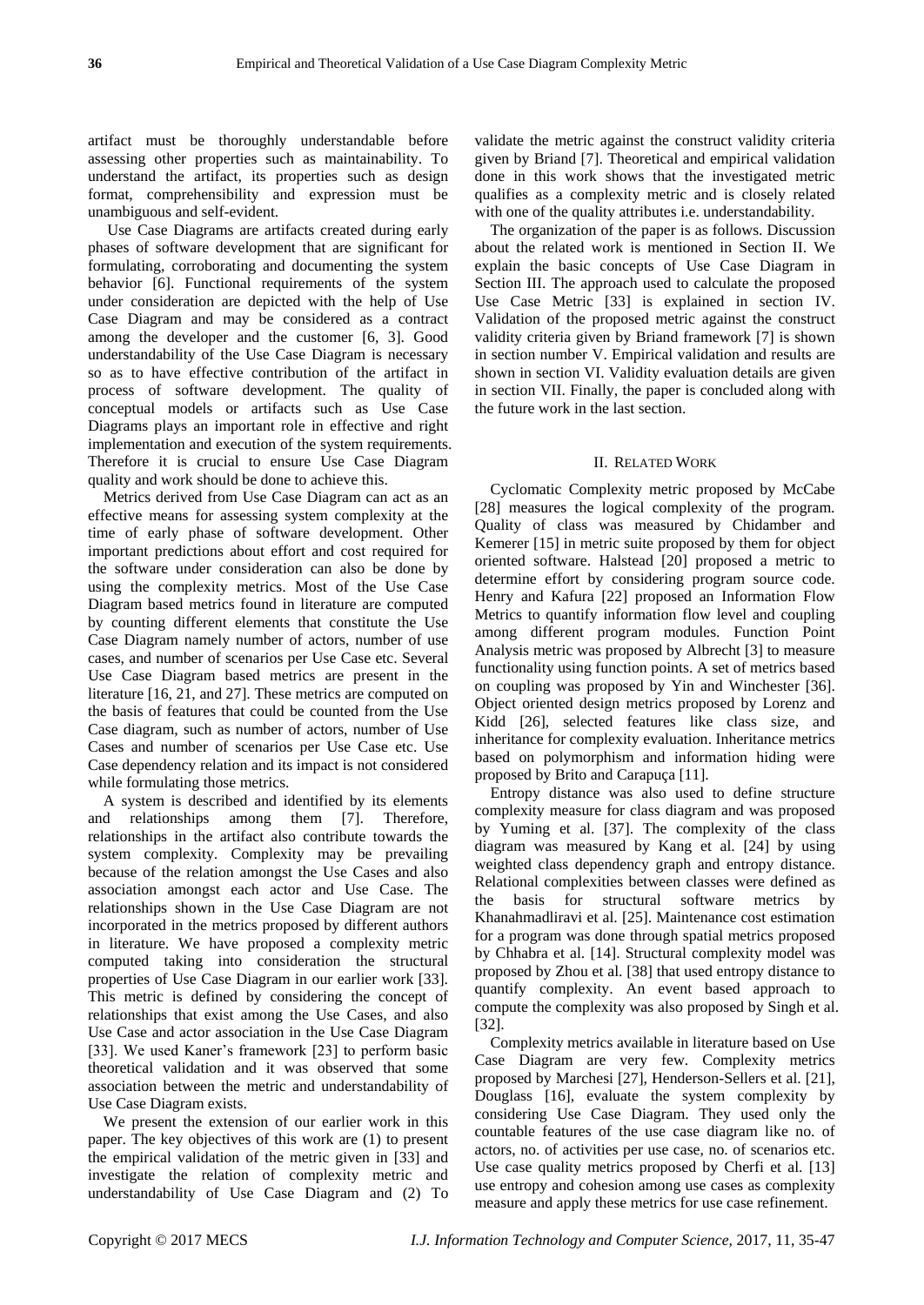Yavari et al. [35] proposed use case complexity metrics to find use case weight on the basis of use case type, priority, goals, scenarios, related entity database and business rules. Sellami et al. [41] have proposed a measurement technique by using set of scenarios and take into account the relationships among the use cases to some extent. A metric called use case point given by Karner [46] classified the use cases into groups based on subjectively determined size or complexity and then used for other kind of estimations. Use case metrics proposed by Aljohani and Qureshi [47] based on counting modified use cases and classes were used to assess, manage and mitigate risks occurring due to changing requirements.

To the best of our knowledge, Use Case Diagram dependency relations are not precisely and accurately incorporated in computing complexity metrics that are already present in literature. In this paper we validate the complexity metrics proposed by us in [33] which is based on the dependency relations existing in Use Case Diagram.

# III. USE CASE DIAGRAM

Functional requirements of the system under consideration are depicted through Use Case Diagram which constitutes actors, Use Cases and their relationships as shown through fig1.



Fig.1. Use Case Diagram symbols [6]

*Use Case:* Illustrates the functional requirements given by all stakeholders.

*Actor:* User of the system is called actor and it can be a person, device or other system.

*Dependency:* Two Use Cases may be semantically related and implementation of Use Cases may be interdependent. Broadly two kinds of dependencies are there in the Use Case Diagram called *include* dependency and *extend dependency* [6].

*Include dependency* is between two Use Cases in which the behavior of dependent Use Case is explicitly included inside the base Use Case [6].

*Extend dependency* is between any two Use Cases in which dependent Use Case behavior is implicitly incorporated in the base Use Case and dependent Use Case cannot stand alone [6].

*Association Relationship:* An actor and Use Case is connected using straight connecting line called association between the two [6].

*Generalization:* is a relationship in which different actors or Use Cases are generalized as one actor or Use Cases respectively. The concept of inheritance is shown through generalization in Use Case Diagram [6].

### IV. PROPOSED METRIC

In our earlier work [33], we had proposed a complexity metric taking into consideration the dependency relationships and associations that are part of the Use Case Diagram. In this section, approach about computing this metric is explained.

# *A. Template Used*

Use Case template describes Use Cases and Actor template describes Actor.

*Template for Use Case* the components in the Use Case Template are as follows:

*Use Case ID:* It is a distinctive number associated with every Use Case.

*Use Case Name:* It is the title or name to recognize a particular Use Case.

*Use Case Description:* It is a short narrative to describe the requirement a particular Use Case is representing and is written in simple natural language.

*Type:* There are two types of Use Cases i.e. Main and Dependent. Use Case that is linked to the actor by association relationship is known as Main Use Case. The Dependent Use Case depends on the Main Use Case and through *include* or *extend* dependency main Use Case calls dependent Use Case.

*NScenario:* this shows number of Scenarios and alternate scenarios of a particular Use Case.

*Initiator Vector:* This is a set containing actors and Use Cases that can call a particular Use Case by means of association or dependency relationships.

*Trigger Vector:* This is a set containing Use Cases that can be called by particular Use Case by means of include/extend dependencies.

*Template for Actor* the components in Actor Template are as follows:

*Actor Identification:* Each actor is assigned an alphanumeric identification which is unique.

*Actor Name:* It is the title or name of the actor that is interacting with the system.

*Actor Description:* This is a short written narrative describing the actions an actor can perform.

*Trigger Vector:* An actor can call Use Cases through association relation. The set of such Use Cases is called trigger vector.

# *B. Definitions*

Definitions which are used for computing Use Case Diagram metric are introduced in this section.

*Initiator Use Case Matrix (* $M<sub>init</sub>$ *):* M<sub>init</sub> matrix identifies actors or Use Cases that initiate a particular Use Case. The matrix entry at position  $a_{ij}$  in  $M_{init}$  indicates that  $j_{th}$ Use Case or actor is the initiator of  $i_{\text{th}}$  Use Case. The integer value at the position  $a_{ij}$  is the dependency/association strength between i and j.  $M<sub>init</sub>$ matrix has  $n \times m$  dimensions that represents n Use Cases; m actors and main Use Cases.

*Trigger Use Case Matrix (Mtrig)*: The entry at position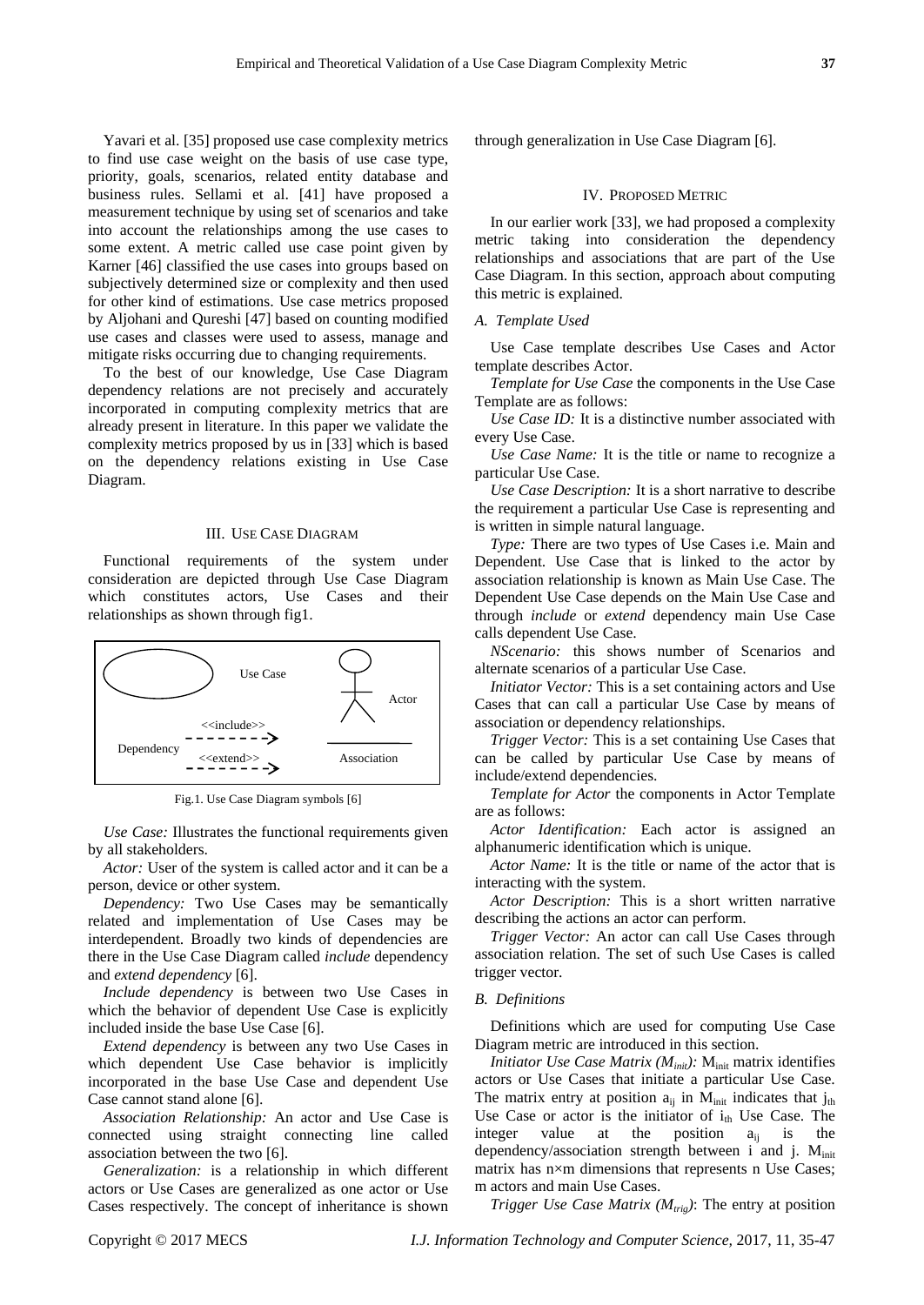$a_{ij}$  in the matrix  $M_{trig}$  shows that a particular Use Case or actor i, triggers j Use Case. The integer value at the position  $a_{ii}$  is the dependency/association strength between i and j.  $M_{trig}$  matrix has n×m dimensions that represents n Use Cases and actors; m main and dependent Use Cases.

The value assigned at the position  $a_{ij}$  shown in Initiator/ Trigger matrices is 1, 2 or 3. This value depends on the relationship that exists between an actor and main Use Case or the dependency relation existing between various Use Cases, and is described below:

- If *association* is present between an Actor and a Use Case then value given at position  $a_{ii}$  is 3, as this Use Case will always be called by the actor.
- If there is *include dependency* between the Use Cases then value given at position  $a_{ii}$  is 2, as in this case main Use Case will always call the dependant Use Case.
- If there is *extend dependency* between the Use Cases then value given at position  $a_{ii}$  is 1, as in this case main Use Case may or may not call the dependant Use Case.

*Initiator Effect (IE):* The summation of all dependencies on an  $i_{\text{th}}$  Use Case because of its initiator Use Cases/actors is called Initiator Effect.

*Trigger Effect (TE):* The summation of all Use Case dependencies on the  $i_{th}$  Use Case because of Use Cases triggered by it is called as Trigger Effect.

*Combined Initiator Effect (CIE):* The summation of IE in the matrix M<sub>init</sub> is called Combined Initiator Effect

*Combined Trigger Effect (CTE):* The summation of TE in the matrix  $M_{trig}$  is called Combined Trigger Effect.

# *C. Procedure*

In this section we explain the approach for calculating the Use Case metric. It consists of following steps.

- (1) Make Use Case Diagrams for software to be developed.
- (2) Document Use Cases with the help of Use Case Template and Actors with the help of Actor Template.
- (3) Develop the matrix  $M<sub>init</sub>$  i.e. Initiator Use Case Matrix.
- (4) Develop the matrix  $M_{\text{tirg}}$  i.e. Trigger Use Case Matrix.
- (5) (a) Compute Combined Initiator Effect (CIE) from Initiator Matrix (M<sub>init</sub>)

IE (i) is the initiator effect for the  $i_{th}$  Use Case and is given by

```
I E(i) = \sum_{j=1}^{m} ((\text{Cells } (i,j) \text{ of } row(i) \text{ of } M_{init} \text{ having strength 3})(Number of Scenarios)) +
 \sum_{j=1}^{m}(Cells (i,j)of row(i) of M_{init} having 2 as strength) +
(no. of cells (i, j) of row(i) of M_{init} having 1 as strength)<sup>0</sup>
                                                                                (1)
```
(b) Combined Initiator effect (CIE) for the Use Case Diagram is

$$
CIE = \sum_{i=1}^{n} IE(i)
$$
  
where i is the use case/actor (2)

Compute Combined Trigger Effect (CTE) from Trigger Matrix  $(M_{trig})$ .

TE (i) is the trigger effect due to a Use Case /actor and is given by

$$
TE(i)=\sum_{j=1}^{m}((Cells(i,j)of row(i) of M_{trig} having strength 3) \times (Number of Scenarios)) +\n\sum_{j=1}^{m} (Cells(i,j)of row(i) of M_{trig} having 2 as strength) +\n(no. of cells (i,j)of row(i)of M_{trig} having 1 as strength)0
$$
\n(3)

Combined Trigger Effect (CTE) for the Use Case Diagram is

$$
CTE = \sum_{i=1}^{n} TE(i)
$$
  
where i is the use case/actor (4)

(6) Calculate the Use Case Diagram complexity by summing up CTE with CIE

$$
C_{usecasediagram} = CTE + CIE \tag{5}
$$

(7) Add the complexity of all Use Case Diagrams created for the system under consideration, to get the system complexity from the viewpoint of Use Case Diagram.

$$
C_{sys} = \sum_{k=1}^{n} [C_{usecasediagram}(k)]
$$
  
an is the total no of Use Case Disgrame. (6)

where n is the total no.of Use Case Diagrams (6)

# *D. Case Study*

We now illustrate the proposed approach for Library management system given in Fig. 2. The diagram has three actors i.e. Librarian L1, Student S1, and Supplier S2. The Main Use Cases having multiple scenarios are 1,2,3,4,5,6,7,8,9 given in Table 3. and dependent Use Cases are 10,11,12,13,14,15. For simplicity we have assumed that for dependent Use Cases number of scenarios will be one.

Table 1. Use Case template for "search book" use case.

Use Case ID: (1) Use Case Name: Search book Use Case Description: The functional requirement of searching a list of books in library management system is shown by the search book use case. Type: Main use case Nscenarios: 1 Initiator Vector: {L1, S1} Trigger Vector: {nil}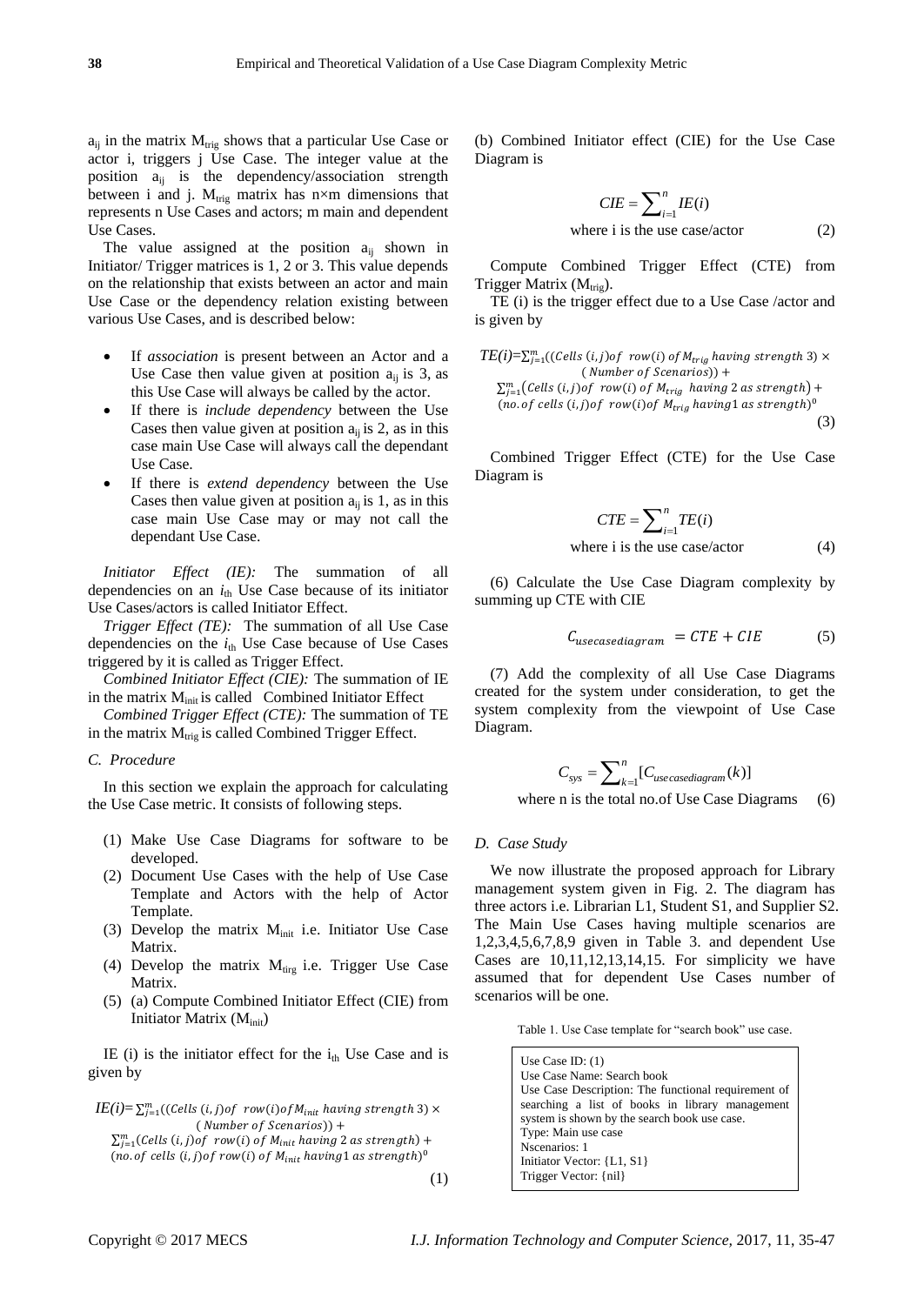

Fig.2. Use Case Diagram of Library Management System

We demonstrate the Use Case and Actor template used to document the actors and use cases with the help of one example only due to space constraints. In Library management system, search book Use Case represented in the Use Case template form is shown in table 1.

In Library management system, actor Librarian is represented in the Actor template form as follows.

Table 2. Actor template for actor "Librarian".

Actor ID: (L1) Actor Name: Librarian Actor Description: Librarian is an actor which interacts with the system. It maintains the member and book records. It also issues and returns book. Trigger Vector: Use Case {1,2,3,4,5,6}

Use Case Diagram dependencies are shown in matrices  $M_{init}$  and  $M_{trig}$ .

*Initiator Use Case Matrix (Minit)* is shown in Fig 3. Use Case 1 is initiated by actors L1 and S1 through association relationship so, row indicating Use Case 1 has entry 3 for both the columns corresponding to actors L1 and S1. Similarly Use Case 10 is initiated by Use Case 2 through include dependency so, row indicating Use Case

10 has entry 2 for column corresponding to Use Case 2. Use Case 13 is initiated by Use Case 6 through extend dependency so, row indicating Use Case 13 has entry 1 for column corresponding to Use Case 6. In the same way all the other entries are completed in matrix  $M<sub>init</sub>$ . Rows meant for actors are omitted in the matrix  $M<sub>init</sub>$  for cases where actors do not initiate other actors. Columns meant for dependent Use Cases are omitted in M<sub>init</sub> matrix as dependent Use Cases are not initiators of other Use Cases.

*Trigger Use Case Matrix (Mtrig)* is shown in Fig 4. Actor L1 triggers the Use Cases 1, 2, 3, 4, 5, 6 through association relationship so, row indicating actor L1 has entry 3 for the columns corresponding to Use Cases 1, 2, 3, 4, 5, and 6 respectively. Use Case 2 is triggering Use Cases 10 and 11 through include dependency so, row indicating Use Case 2 has entry 2 for both the columns corresponding to the Use Cases 10 and 11. Use Case 6 is triggering Use Cases 13 and 14 through extend dependency and Use Case 12 through include dependency so, row indicating Use Case 6 has entry 1 for the columns corresponding to the Use Cases 13, 14 and 2 for column corresponding to Use Case 12. In the same way the matrix  $M_{trig}$  is completed. Columns meant for actors are omitted in the matrix  $M_{trig}$  because actors are unable to trigger other actors. Rows meant for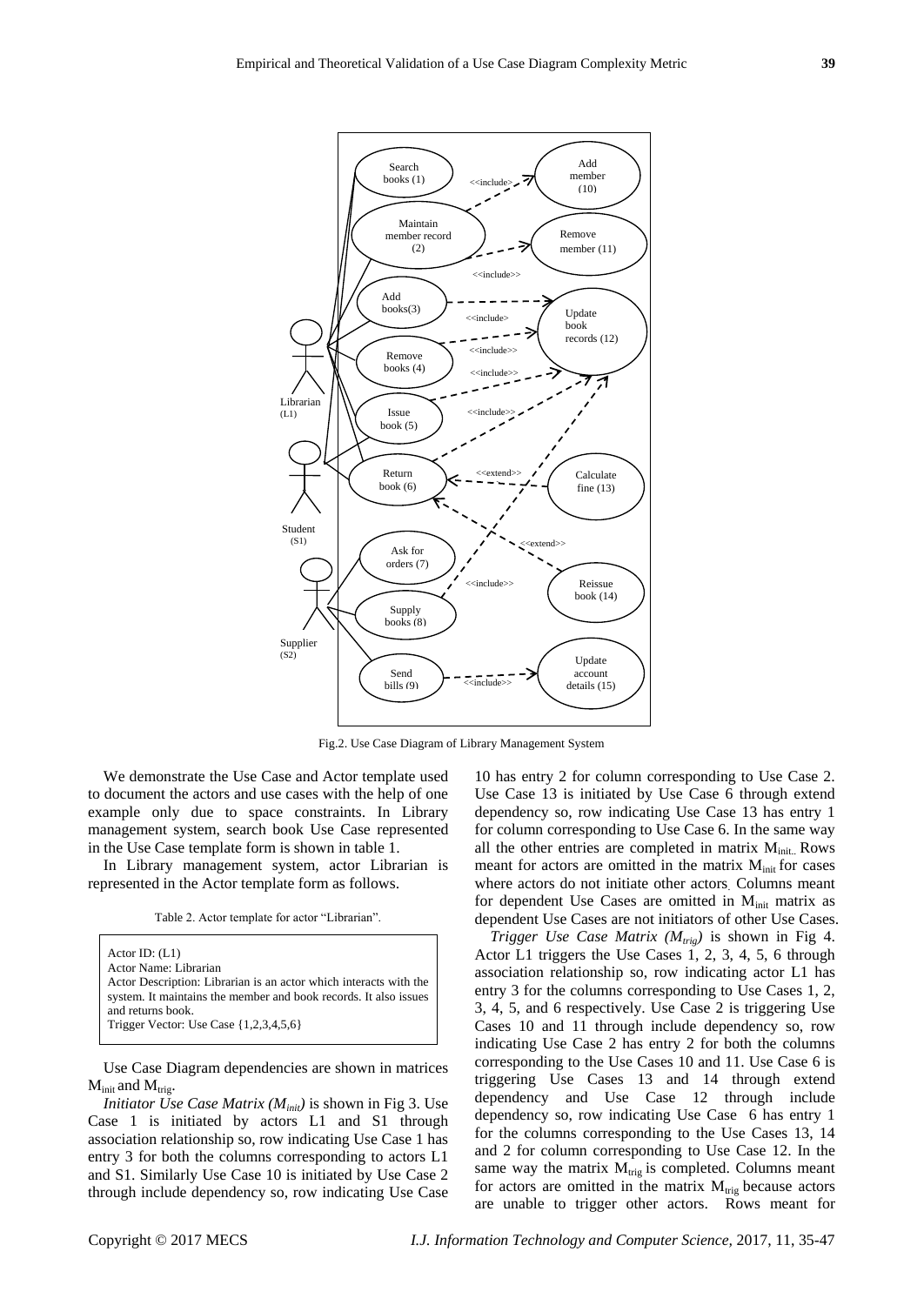dependent Use Cases are also omitted in the matrix  $M_{trig}$ as the dependent Use Cases cannot trigger other Use Cases.

Use Case diagram TE and IE values are calculated using the formula given in section IV part C and are shown in Table 4. Complexity of the Use Case Diagram of the case study considered in this work i.e. Library management system is now the summation of CTE and CIE which is equal to 156. Since the selected case study shows requirements through single Use Case Diagram only, so the system complexity is also 156. In some other case, if a system has more than one Use Case Diagram, similar procedure may be carried out for calculating the complexity metric for each Use Case Diagram. Individual metric values thereafter may be summed to obtain the

overall system complexity from the Use Case Diagram perspective.

Table 3. Scenarios per Use Case for the Library management system

| Main Use Case No. | No. of Scenarios(assumed) |
|-------------------|---------------------------|
|                   |                           |
| 2                 | 2                         |
|                   |                           |
|                   |                           |
|                   | 2                         |
|                   |                           |
|                   |                           |
|                   |                           |
|                   |                           |

Table 4. TE, IE for the Library management system

| Use Case id/Actor id | TE             | IE       | Use Case id/Actor id | TE             | IE             |
|----------------------|----------------|----------|----------------------|----------------|----------------|
|                      |                |          |                      |                |                |
| L1                   | 30             | $\Omega$ | 8                    | $\overline{c}$ | 3              |
| S <sub>1</sub>       | 18             | $\Omega$ | 9                    | $\mathfrak{D}$ | 6              |
| S <sub>2</sub>       | 12             | $\Omega$ | 10                   | 0              | $\overline{c}$ |
|                      | $\Omega$       | 6        | 11                   | 0              | $\mathfrak{D}$ |
| $\mathcal{D}$        | $\overline{4}$ | 6        | 12                   | 0              | 10             |
| 3                    | $\mathfrak{2}$ | 3        | 13                   | 0              |                |
| 4                    | $\overline{c}$ | 3        | 14                   | 0              |                |
| 5                    | 2              | 12       | 15                   | 0              | $\mathfrak{D}$ |
| 6                    | 3              | 18       | ---                  | ---            | ---            |
| ⇁                    | $\Omega$       | 3        | $- - -$              | $- - -$        | ---            |
|                      |                |          |                      | $CTE=78$       | $CIE = 78$     |

|                  | Actors         |              |                |                |          | Main Use Cases |                |                |                |                |          |                |                | IE             |
|------------------|----------------|--------------|----------------|----------------|----------|----------------|----------------|----------------|----------------|----------------|----------|----------------|----------------|----------------|
|                  |                | L1           | S <sub>1</sub> | S <sub>2</sub> | 1        | $\overline{c}$ | 3              | 4              | 5              | 6              | $\tau$   | 8              | 9              |                |
|                  | 1              | 3            | 3              | $\Omega$       | $\Omega$ | $\Omega$       | $\Omega$       | $\Omega$       | $\Omega$       | $\Omega$       | $\Omega$ | $\Omega$       | $\Omega$       | 6              |
|                  | $\mathfrak{2}$ | 3            | $\Omega$       | $\Omega$       | $\Omega$ | $\Omega$       | $\Omega$       | $\Omega$       | $\Omega$       | $\Omega$       | $\Omega$ | $\Omega$       | $\Omega$       | 6              |
|                  | 3              | 3            | $\Omega$       | $\Omega$       | $\Omega$ | $\Omega$       | $\Omega$       | $\Omega$       | $\Omega$       | $\Omega$       | $\Omega$ | $\Omega$       | $\Omega$       | 3              |
|                  | 4              | 3            | $\mathbf{0}$   | $\Omega$       | $\Omega$ | $\Omega$       | $\Omega$       | $\Omega$       | $\mathbf{0}$   | $\Omega$       | $\Omega$ | $\Omega$       | $\Omega$       | 3              |
|                  | 5              | 3            | 3              | $\Omega$       | $\Omega$ | $\Omega$       | $\Omega$       | $\Omega$       | $\Omega$       | $\Omega$       | $\Omega$ | $\Omega$       | $\Omega$       | 12             |
|                  | 6              | 3            | 3              | $\Omega$       | $\Omega$ | $\Omega$       | $\Omega$       | $\Omega$       | $\Omega$       | $\Omega$       | $\Omega$ | $\Omega$       | $\Omega$       | 18             |
|                  | 7              | $\Omega$     | $\Omega$       | 3              | $\Omega$ | $\Omega$       | $\Omega$       | $\Omega$       | $\Omega$       | $\Omega$       | $\Omega$ | $\Omega$       | $\Omega$       | 3              |
| <b>Use Cases</b> | 8              | $\Omega$     | $\Omega$       | 3              | $\Omega$ | $\Omega$       | $\Omega$       | $\Omega$       | $\Omega$       | $\Omega$       | $\Omega$ | $\Omega$       | $\Omega$       | 3              |
|                  | 9              | $\Omega$     | $\Omega$       | 3              | $\Omega$ | $\Omega$       | $\Omega$       | $\Omega$       | $\Omega$       | $\Omega$       | $\Omega$ | $\Omega$       | $\Omega$       | 6              |
|                  | 10             | $\Omega$     | $\Omega$       | $\Omega$       | $\Omega$ | 2              | $\Omega$       | $\Omega$       | $\Omega$       | $\Omega$       | $\Omega$ | $\Omega$       | $\Omega$       | $\overline{2}$ |
|                  | 11             | $\Omega$     | $\Omega$       | $\Omega$       | $\Omega$ | 2              | $\Omega$       | $\Omega$       | $\Omega$       | $\Omega$       | $\Omega$ | $\Omega$       | $\Omega$       | $\overline{c}$ |
|                  | 12             | $\mathbf{0}$ | $\mathbf{0}$   | $\Omega$       | $\Omega$ | $\Omega$       | $\overline{c}$ | $\overline{2}$ | $\overline{2}$ | $\overline{c}$ | $\Omega$ | $\overline{c}$ | $\Omega$       | 10             |
|                  | 13             | $\Omega$     | $\Omega$       | $\Omega$       | $\Omega$ | $\Omega$       | $\Omega$       | $\Omega$       | $\Omega$       | 1              | $\Omega$ | $\Omega$       | $\Omega$       | $\mathbf{1}$   |
|                  | 14             | $\Omega$     | $\Omega$       | $\Omega$       | $\Omega$ | $\Omega$       | $\Omega$       | $\Omega$       | $\Omega$       | 1              | $\Omega$ | $\Omega$       | $\Omega$       | $\mathbf{1}$   |
|                  | 15             | $\mathbf{0}$ | $\mathbf{0}$   | $\mathbf{0}$   | $\Omega$ | $\Omega$       | $\mathbf{0}$   | $\mathbf{0}$   | $\mathbf{0}$   | $\theta$       | $\Omega$ | $\Omega$       | $\overline{c}$ | $\overline{c}$ |
|                  |                |              |                |                |          |                |                |                |                |                |          |                |                | $CIE = 78$     |

Fig.3. Matrix Minit for Use Case Diagram of Fig. 2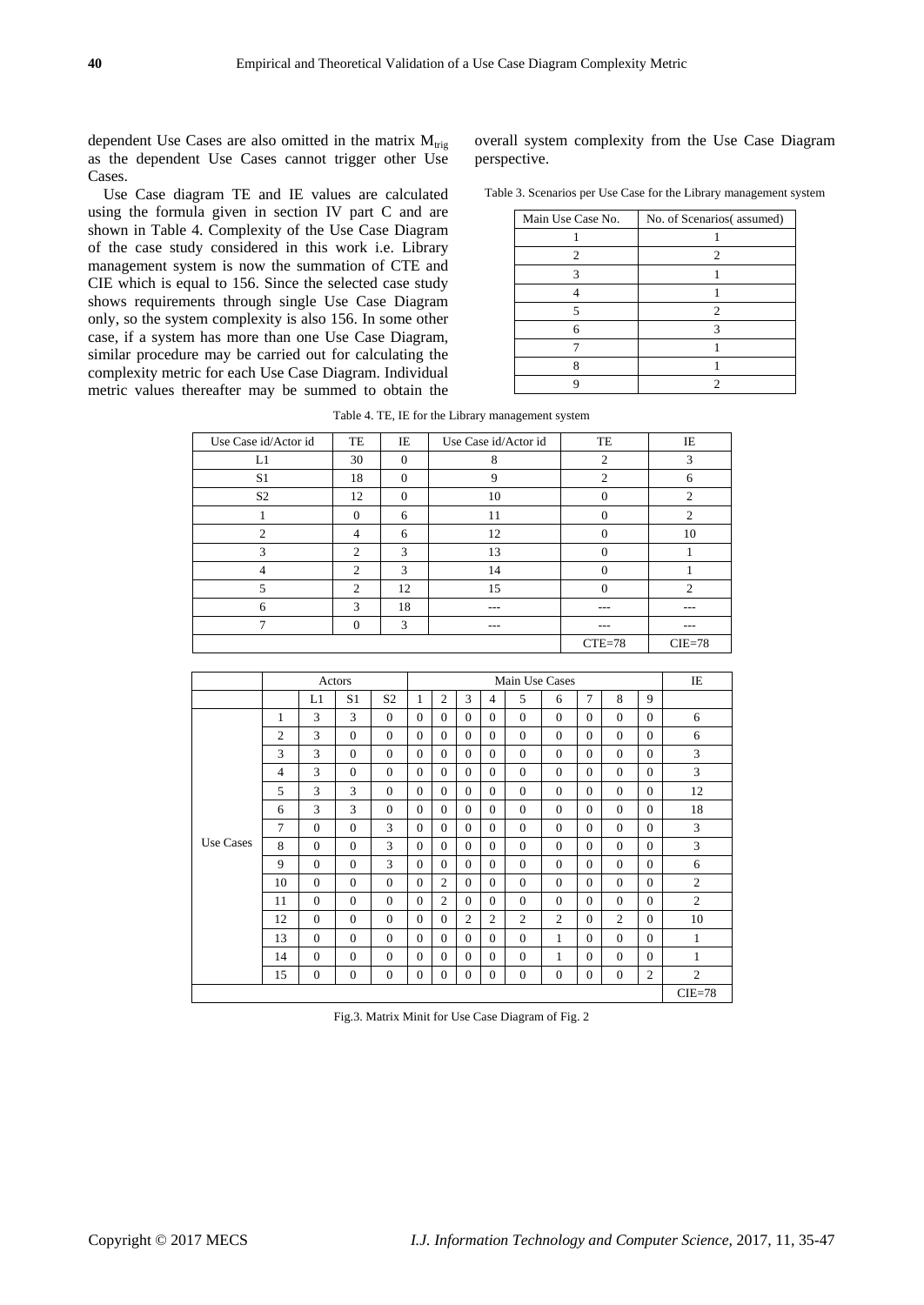|              |                | Main Use Cases |              |          |                |              |          |                | Dependent Use Cases |          |          |          |          | TE       |                |          |                |
|--------------|----------------|----------------|--------------|----------|----------------|--------------|----------|----------------|---------------------|----------|----------|----------|----------|----------|----------------|----------|----------------|
|              |                |                | 2            | 3        | 4              | 5            | 6        | $\overline{7}$ | 8                   | 9        | 10       | 11       | 12       | 13       | 14             | 15       |                |
|              | L1             | 3              | 3            | 3        | 3              | 3            | 3        | $\Omega$       | 0                   | 0        | 0        | $\Omega$ | $\Omega$ | $\Omega$ | $\mathbf{0}$   | $\Omega$ | 30             |
| Actors       | S <sub>1</sub> | 3              | $\Omega$     | $\Omega$ | $\Omega$       | 3            | 3        | $\Omega$       | 0                   | $\Omega$ | $\Omega$ | $\Omega$ | $\Omega$ | $\Omega$ | $\Omega$       | $\Omega$ | 18             |
|              | S <sub>2</sub> | $\overline{0}$ | $\Omega$     | 0        | $\Omega$       | $\Omega$     | $\Omega$ | 3              | 3                   | 3        | $\Omega$ | $\Omega$ | $\Omega$ | $\Omega$ | $\Omega$       | $\Omega$ | 12             |
|              |                | $\overline{0}$ | $\mathbf{0}$ | $\Omega$ | $\Omega$       | $\Omega$     | $\Omega$ | $\Omega$       | 0                   | 0        | 0        | $\Omega$ | $\Omega$ | $\Omega$ | $\mathbf{0}$   | $\Omega$ | $\mathbf{0}$   |
|              | $\overline{2}$ | $\theta$       | $\theta$     | 0        | $\Omega$       | $\Omega$     | $\Omega$ | $\Omega$       | 0                   | 0        | 2        | 2        | $\theta$ | $\Omega$ | $\Omega$       | $\Omega$ | $\overline{4}$ |
|              | 3              | $\overline{0}$ | $\mathbf{0}$ | $\Omega$ | $\overline{0}$ | $\Omega$     | $\Omega$ | $\Omega$       | 0                   | $\Omega$ | $\Omega$ | $\Omega$ | 2        | $\Omega$ | $\overline{0}$ | $\Omega$ | $\overline{c}$ |
|              | $\overline{4}$ | $\Omega$       | $\Omega$     | $\Omega$ | $\theta$       | $\Omega$     | $\Omega$ | $\Omega$       | 0                   | $\Omega$ | $\Omega$ | $\Omega$ | 2        | $\Omega$ | $\Omega$       | $\Omega$ | $\overline{2}$ |
| Use<br>Cases | 5              | $\Omega$       | $\Omega$     | $\Omega$ | $\Omega$       | $\Omega$     | $\Omega$ | $\Omega$       | 0                   | 0        | 0        | $\Omega$ | 2        | $\Omega$ | $\Omega$       | $\Omega$ | $\overline{c}$ |
|              | 6              | $\overline{0}$ | $\mathbf{0}$ | 0        | $\Omega$       | $\Omega$     | $\Omega$ | $\Omega$       | 0                   | 0        | $\Omega$ | $\Omega$ | 2        |          |                | $\Omega$ | $\overline{4}$ |
|              | $\mathcal{I}$  | $\Omega$       | $\Omega$     | 0        | $\Omega$       | $\Omega$     | $\Omega$ | $\Omega$       | 0                   | 0        | 0        | $\Omega$ | $\Omega$ | $\Omega$ | $\Omega$       | $\Omega$ | $\mathbf{0}$   |
|              | 8              | $\Omega$       | $\Omega$     | $\Omega$ | $\Omega$       | $\Omega$     | $\Omega$ | $\Omega$       | 0                   | 0        | $\Omega$ | $\Omega$ | 2        | $\Omega$ | $\overline{2}$ | $\Omega$ | 2              |
|              | 9              | $\overline{0}$ | $\mathbf{0}$ | 0        | $\Omega$       | $\mathbf{0}$ | $\Omega$ | $\Omega$       | 0                   | 0        | $\Omega$ | $\Omega$ | $\theta$ | $\theta$ | $\overline{0}$ | 2        | $\overline{c}$ |
|              |                |                |              |          |                |              |          |                |                     |          |          |          |          |          |                |          | $CTE=78$       |

Fig.4. Matrix Mtrig for Use Case Diagram of Fig.2

#### V. THEORETICAL VALIDATION OF METRIC

The usefulness of the complexity metric discussed in this work is acceptable only when it is validated. Several approaches for validation of complexity metrics by Briand [7], Weyuker [34], Yin [36], Zhou [38] are present in the literature. In this section we will describe theoretical validation of our proposed Use Case Diagram metric [33] using Briand"s framework properties of which are shown in Table 5.

Table 5. Briand"s Framework properties [7]

| Property No. | <b>Property Description</b> |
|--------------|-----------------------------|
| #1           | Non Negativity              |
| #2           | <b>Null Value</b>           |
| #3           | Symmetry                    |
| #4           | <b>Module Monotonicity</b>  |
| #5           | Disjoint Module Additivity  |

Briand"s Framework [7] provides theoretical basis for software measurement and has the following concepts:

**System and Modules:** A system 'S' is defined as a pair  $\leq E$ , R $>$ , where 'E' is the set of elements of S, and 'R' is a binary relation on  $E(R \subseteq E \times E)$  which represents relation between S"s elements [7].

Considering system S as  $\leq E$ , R>, a subsystem m= $\leq E_m$ ,  $R_m$ > is a module of S if and only if  $E_m \subseteq E$ ,  $R_m \subseteq (E_m \times$ E<sub>m</sub>) and R<sub>m</sub>  $\subseteq$  R [7]. The elements of the module are connected to the elements of the rest of the system by relationships. In our approach Use Case diagram represents the system to be built and it qualifies the definition of "System".

*Elements* of the "system" are Actors and Use Cases described by the attributes existing in these "elements".

*Relations* are present between actors and Use Cases, also among Use Cases.

The proposed Use Case Diagram complexity metric described in section IV is theoretically validated for Briand"s framework of five properties shown in Table 5 and is discussed as follows:

*Property #1 Non Negativity:* For the system S=<E, R>, the complexity depicted by the Use Case diagram is nonnegative [7]. The complexity of the system is greater than zero i.e. Complexity $(S) \geq 0$ .

The complexity of the system i.e. Use Case diagram in the proposed work is calculated by assigning weights to the association and dependency relationships which are always positive, therefore the complexity cannot be negative and is always positive.

*Property #2 Null Value:* For the system, S=<E, R>, if there are no relations i.e. R is null then the Complexity of the system is null [7]. So, Complexity  $(S) = 0$ 

The complexity in the proposed work is calculated by assigning weights to the association and dependency relationships. If no relationships exist in the Use Case diagram then R is null so, complexity of the system called S will also be nil.

*Property #3 Symmetry:* For the system, S=<E, R>, the definition of the Complexity of system is not influenced by the convention applied while expressing the relationships among its components i.e.

Complexity  $(S)$  = Complexity  $(S^{-1})$ 

The complexity measure in the proposed work is not sensitive to relationship direction. It is not dependent on the convention used to depict the relationships. Therefore the complexity measure will continue to remain unchanged regardless of the convention followed.

*Property #4 Module Monotonicity:*The complexity of the system  $S=\langle E, R \rangle$  is greater than or equal to the sum of the complexities of its two sub systems not having shared relationships [7].

Complexity  $(S) \geq [Complexity (S<sub>1</sub>) + Complexity (S<sub>2</sub>)]$ 

To illustrate this property we consider a Room reservation system shown in Fig. 5 having two subsystems User U1 and its Use Cases, and Manager M1 and its Use Cases. Complexity of U1 and M1 is 32 each. Sum of the complexity of these two sub systems is 64 which is equal to the complexity of Room reservation system. Therefore, the proposed work fulfills condition for property #4.

*Property #5 Disjoint Module Additivity:* For the system  $S=\langle E, R \rangle$ , the complexity of the system is equal to the sum of the complexities of its two disjoint sub systems [7].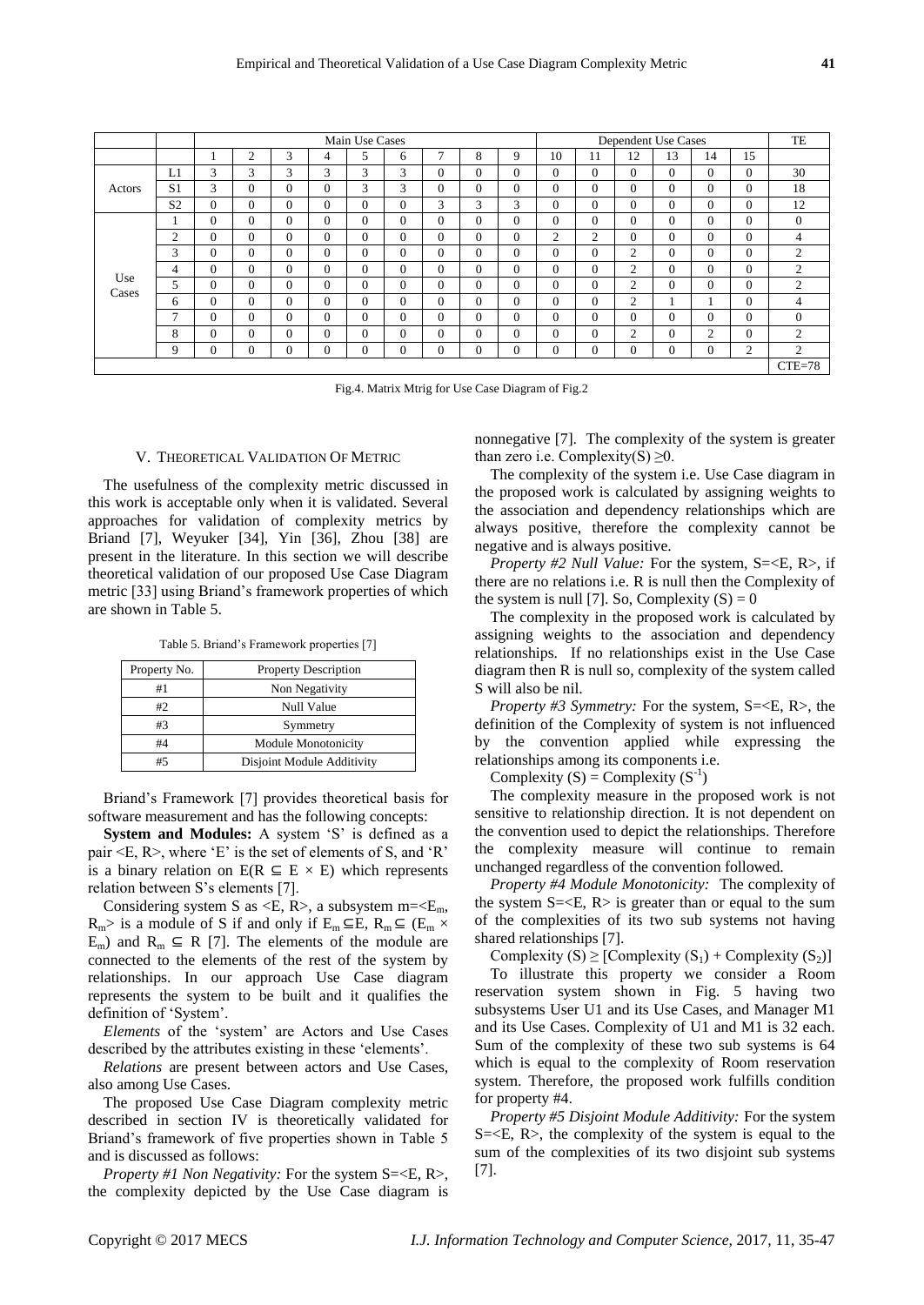Complexity(S) = [Complexity  $(S_1)$  + Complexity  $(S_2)$ ] Use Case metric does satisfy property #5. This can be explained through example of the Room reservation system shown in Fig. 5. Complexity of both the subsystems U1 and M1 is 32. Sum of the complexity of these two sub systems is 64. This is equal to the complexity of Room reservation system which is 64. Hence, the complexity of Room reservation system is sum of its two sub systems.



Fig.5. Use Case Diagram for Room Reservation System

Table 6. No. of Scenarios for each Use Case for Room Reservation System

| Main Use Case | Number of Scenarios (assumed) |
|---------------|-------------------------------|
|               |                               |
|               |                               |
|               |                               |
|               |                               |
|               |                               |
|               |                               |

From above discussion it is concluded that the Use Case Diagram metric satisfies all the properties recommended by Briand [7]. Therefore we can also conclude that the proposed complexity metric is theoretically sound and also satisfies construct validity criteria.

#### VI. EMPIRICAL VALIDATION

We have investigated the relationship between Use Case Diagram complexity metric and Use Case Diagram understandability. A controlled experiment was performed to show the empirical validity of the proposed metric and is discussed in this section. Following steps were taken to perform the experiment:

- (1) The goal of the experiment is built from the GQM template [44].
- (2) Controlled Experiment is performed starting with hypothesis formulation.
- (3) Variable selection i.e. dependent variable and

independent variables are selected.

- (4) Data collection is done that includes selection of subjects and selection of objects.
- (5) Data analysis technique is described along with the experiment results.

#### *A. Controlled Experiment Description*

In this section, empirical validation of the proposed metric carried out through controlled experiments, is presented. Controlled experiments help us to formulate hypothesis and provide insight into the relationships among different variables and also help us to measure the relationship among the variables [35]. Controlled experiment involves hypothesis construction, variable identification and categorization, data collection, implementing analysis technique and finally the results.

Table 7. Goal of the controlled experiment

| Analyze                      | Use Case Diagram Structural Complexity                                                                             |
|------------------------------|--------------------------------------------------------------------------------------------------------------------|
| For the<br>purpose of        | Evaluation                                                                                                         |
| With                         | How effectively the Metric can be used as                                                                          |
| respect to                   | Understandability indicator of Use Case Diagram                                                                    |
| From the<br>point of<br>view | <b>Information Systems designer</b>                                                                                |
| In the<br>context of         | M.Tech, B.Tech students of Information Systems<br>and Information Technology Department, NSIT,<br>Delhi University |

Controlled experiment was performed by following suggestions provided by Briand et al. [11, 12]. GQM template given in [44] was also followed for the goal definition of this controlled experiment shown in table 7.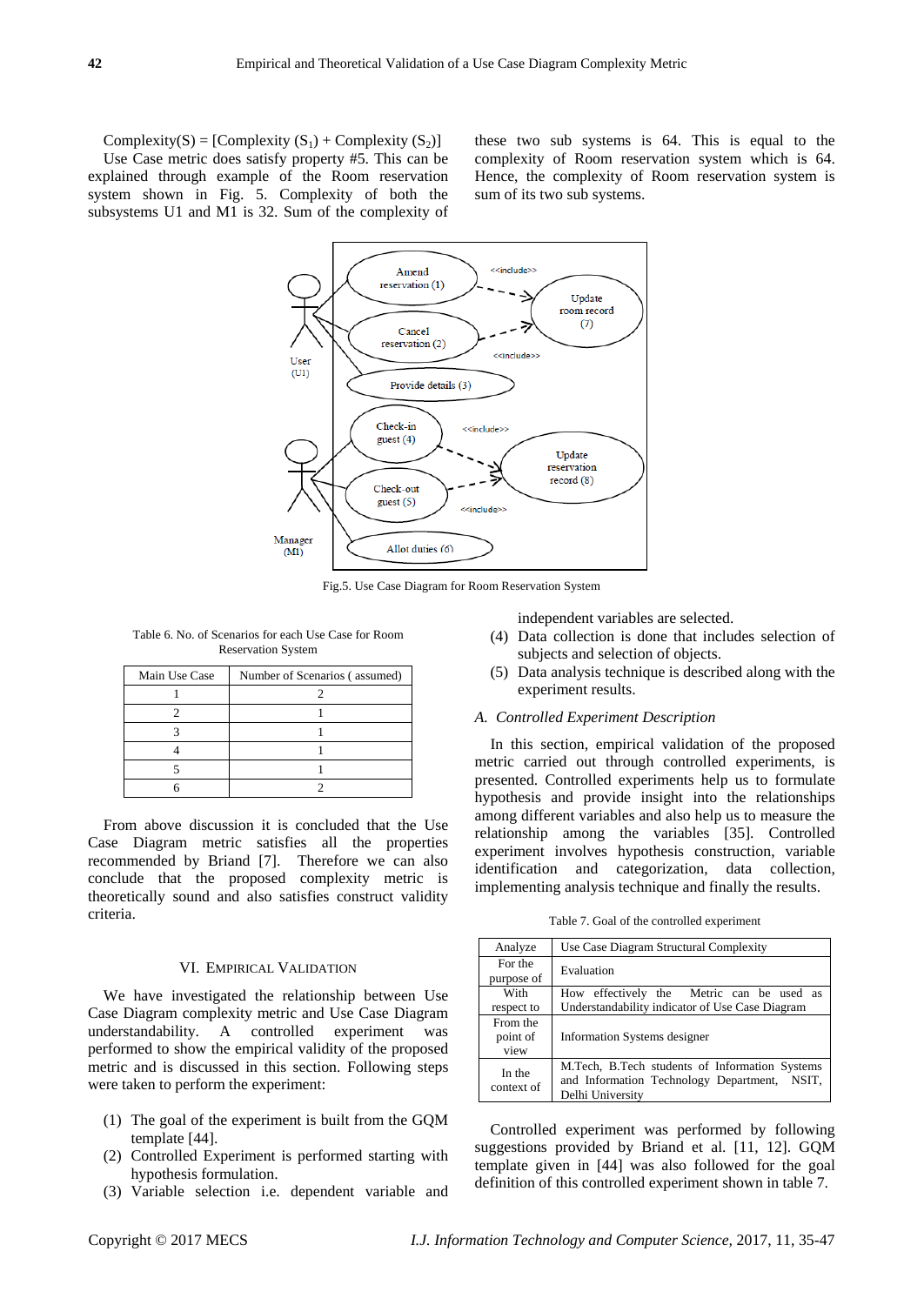#### *B. Construct Hypothesis*

Identification and definition of hypothesis is important for any empirical study. It specifies what aspects of the research problem need to be investigated. Hypothesis constructed for the proposed work is as follows:

*Hypothesis:* Significant correlation is there between the Use Case Diagram Complexity Metric and Understandability of Use Case Diagram

*Null Hypothesis:* No correlation exists between the Use Case Diagram Complexity Metric and Understandability of Use Case Diagram

# *C. Variables*

Variables are the focus of any study or experiment. Variables used in the proposed work are independent and dependent variables.

#### *Independent Variable*

Independent Variable or predictor variable is not changed by other variables and causes change in other/dependent variables. The independent variable in the proposed work is the Use Case Diagram Complexity metric defined in section IV.

#### *Dependent Variable*

Dependent variables depend on independent variables. In this study Understandability is the dependent variable. Empirical validation is done to examine how the independent and dependent variables are related in this study. Therefore, in this work the main aim is to study and explain the relationship between Use Case Diagram Metric with the subject's ratings given for Understandability. High understandability of the Use Case Diagram facilitates all stakeholders to easily understand the requirements of the software to be developed and give meaningful feedback. Also, it may result in better understanding of domain requirements and finally implementation of better quality software based on these requirements.

In literature, it is found that understandability is calculated subjectively and objectively through experiments. The experiments based on subjective evaluation is done by rating understandability on a scale whereas objective evaluation is done by subjects, who performed one or more exercises on models. In our experiment, dependent variable was rated on an ordinal scale i.e. Likert Scale with range 1 to 3. Subjective rating of understandability of Use Case Diagram is given by the subjects according to their thinking and viewpoint. Therefore dependent variable is the perceived Use Case Diagram understandability.

# *D. Data collection*

Data collection is an important part of controlled experiment performed to find relation between the dependent and independent variable.

#### *Objects*

Twenty-six Use Case Diagrams from easy to

understand domains were collected and controlled experiment was conducted. Use Case Diagrams were having variations in the metric value as they were from different domains from student projects done in the Computer Engineering Department and Information Technology Department of NSIT.

# *Subjects*

The subjects in our work were the students of under graduate and post graduate course. It is observed in literature that in many empirical studies, the experiments were conducted using Students as subjects [35]. As actual industrial studies require a lot of time, resources and experts of the field, pilot studies are carried out by researchers with students as subjects in Universities.

The subjects of our controlled experiment were a total of forty students of Postgraduate course i.e. M.Tech in Information Systems at Computer Engineering Department and under graduate students of Sixth semester Information Technology Departments at Netaji Subhas Institute of Technology, University of Delhi. The students who participated in the experiment had studied the course of Software Engineering and were comfortable doing this exercise. They had knowledge of Requirements Engineering and Use Case Diagram concepts. A brief introduction about the experiment was also given as they were not familiar with this kind of exercise. The subjects were given sufficient time to complete the exercise. The average of subject's understandability rating was taken. For each Use Case Diagram, the metric value was calculated manually by performing simple arithmetic calculations. Likert Scale (ordinal scale) was used to rate the understandabilty i.e. the dependent variable. The rating was done on a scale of 1 to 3 by the subjects based on the ease with which they could understand the Use Case Diagram as shown in table 8.

Table 8. Scale used

| Simple and easily | Moderately     | Difficult to |
|-------------------|----------------|--------------|
| understandable    | understandable | understand   |
|                   |                |              |

*E. Data Analysis Technique and Experimental Results*

Data collected and summarized for each Use Case Diagram is shown in table 9. Metric value for all Use Case Diagrams is given along with the Understandability. This section describes the analysis done on data and methodologies used to study the correlation with reference to the independent and dependent variables of this experiment. For testing the hypothesis proposed in section VI Statistical Correlation and Regression techniques were used with the help of SPSS statistical tool. These techniques are suitable and are found useful to investigate the relationship between dependent variable i.e. understandability and independent variable i.e. Use Case Diagram Metric, in this work.

# *Correlation Technique and Results*

Correlation technique measures the relationship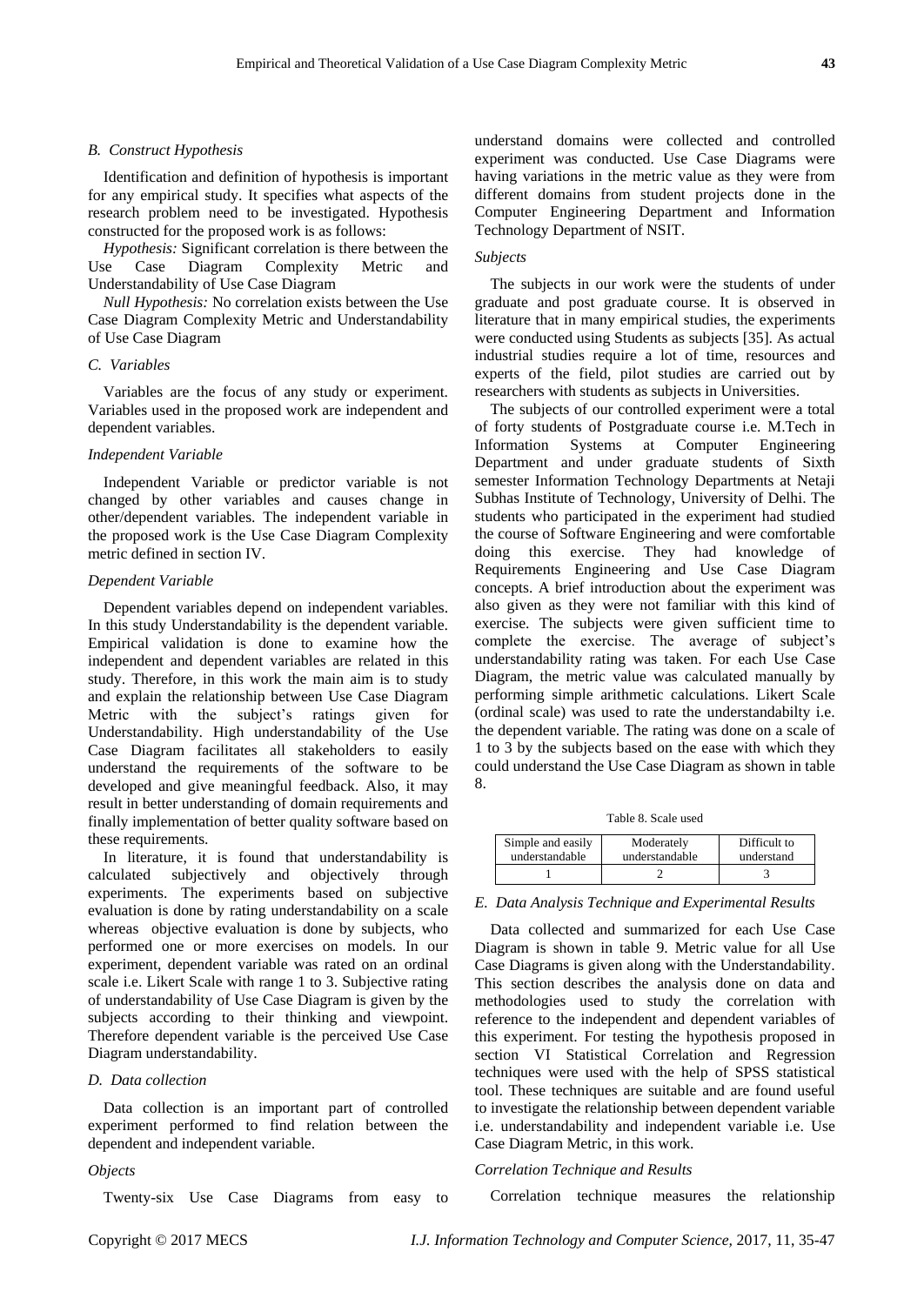between dependent and independent variable in the study. To evaluate the correlation between variables, the significance of the correlation needs to be calculated. The significance value calculated for each correlation is indicator of accuracy of the correlation. Correlation coefficient measures association between two variables, and has ranges from –1 and 1. We have measured three types of correlations in this study: Pearson correlation, Kendall"s Tau and Spearman Rho. The data set considered for the study was small, therefore in this study, parametric as well as non-parametric tests were done to avoid assumptions about the data normality.

| Table 9. Collected Data |  |
|-------------------------|--|
|                         |  |

| Use Case       | Use Case     | Understan-      | Use Case    | Use Case     | Understan-      |
|----------------|--------------|-----------------|-------------|--------------|-----------------|
| Diagram no.    | Metric value | dability rating | Diagram no. | Metric value | dability rating |
|                | 156.00       | 2               | 14          | 106.00       | 2               |
| $\overline{c}$ | 109.00       | $\mathfrak{2}$  | 15          | 126.00       | 3               |
| 3              | 100.00       | $\overline{c}$  | 16          | 174.00       | 3               |
| $\overline{4}$ | 132.00       | 3               | 17          | 123.00       | $\overline{2}$  |
| 5              | 131.00       | 3               | 18          | 92.00        |                 |
| 6              | 64.00        |                 | 19          | 114.00       | $\overline{c}$  |
| 7              | 100.00       | $\overline{c}$  | 20          | 70.00        |                 |
| 8              | 59.00        | 1               | 21          | 90.00        | $\overline{c}$  |
| 9              | 98.00        | $\mathfrak{2}$  | 22          | 100.00       | $\overline{c}$  |
| 10             | 80.00        | $\overline{c}$  | 23          | 59.00        |                 |
| 11             | 66.00        | ı               | 24          | 98.00        | $\overline{c}$  |
| 12             | 76.00        | 2               | 25          | 80.00        | $\overline{c}$  |
| 13             | 121.00       | 2               | 26          | 66.00        |                 |

Table 10 gives the results showing the implementation of correlation analysis on the data i.e. Use Case Metric and Understandability of the Use Case Diagram. Parametric correlation is based on Pearson correlation and non-parametric correlation is performed by means of Kendall"s Tau and Spearman Rho. The coefficient values are given in table 10.

Table 10. Correlation with Understandability

| Understandability | Kendall's | Spearman's | Pearson     |  |
|-------------------|-----------|------------|-------------|--|
|                   | Tau       | Rho        | Correlation |  |
| Use Case Metric   | 0.723     | 0.832      | 0.798       |  |

The Use Case Diagram Complexity Metric has positive correlation with understandability at the significance level of <0.05 as shown in the table. The correlation value ranges between 0.723 and .832 which is between +1 and -1. Therefore, we accept the hypothesis stated in section VI part B and discard the null hypothesis.

# *Ordinal Regression Technique and Results*

Regression is a statistical measure or technique to determine strength of relationship between dependent and independent variables. For predicting an ordinal variable, a type of regression analysis called Ordinal regression is used. Ordinal regression is implemented to predict an ordinal dependent variable when one or more independent variables are known.

In this work the dependent variable i.e. understandability was rated on a scale as ordinal categorical variable. Ordinal regression was used in this study as the dependent variable was not continuous but categorical as well as ordinal. Therefore, Ordinal regression technique was selected to investigate the relationship among the independent variable Use Case Diagram Metric and dependent variable

Understandability in this study. To evaluate the predictive model performance accuracy is used. Accuracy is the measure of the percentage of correct predictions. Accuracy is defined as:

Accuracy= (correct prediction/total number of Use Case Diagrams to be predicted)\* 100

Popularly used significance level of 0.05 is chosen for hypothesis testing in our work.

Ordinal regression based Model fitting information is shown in table 11. Chi square statistic at the significance level of <0.05 indicates that the final model provides evident rise over the baseline intercept-only model. Therefore, improved predictions are provided by the model when it is combined with predictor Use Case Diagram metric.

Table 11. Model fitting information

| Model          | $-2$ Log<br>Likelihood | Chi-Square | df | Sig. |
|----------------|------------------------|------------|----|------|
| Intercept Only | 49.846                 |            |    |      |
| Final          | 23.975                 | 25.872     |    | .000 |

Link Function: Logit

Table 12. Parameter estimates

|                           | Estimate | Std.<br>Error | Sig.  |
|---------------------------|----------|---------------|-------|
| Threshold $[VAR1 = 1.00]$ | 9.262    | 3.152         | 0.003 |
| $[VAR1 = 2.00]$           | 15.888   | 4.895         | 0.001 |
| Location                  | 0.120    | 0.039         | 0.002 |

In table 12 the parameter estimates are shown. Positive values of Use Case Diagram metric coefficient estimate show that large value of the metric increases the probability of higher rating for understandability and accept the hypothesis stated in section VI part B and discard the null hypothesis. This is indicated by the significance level=0.00 which is less than 0.05.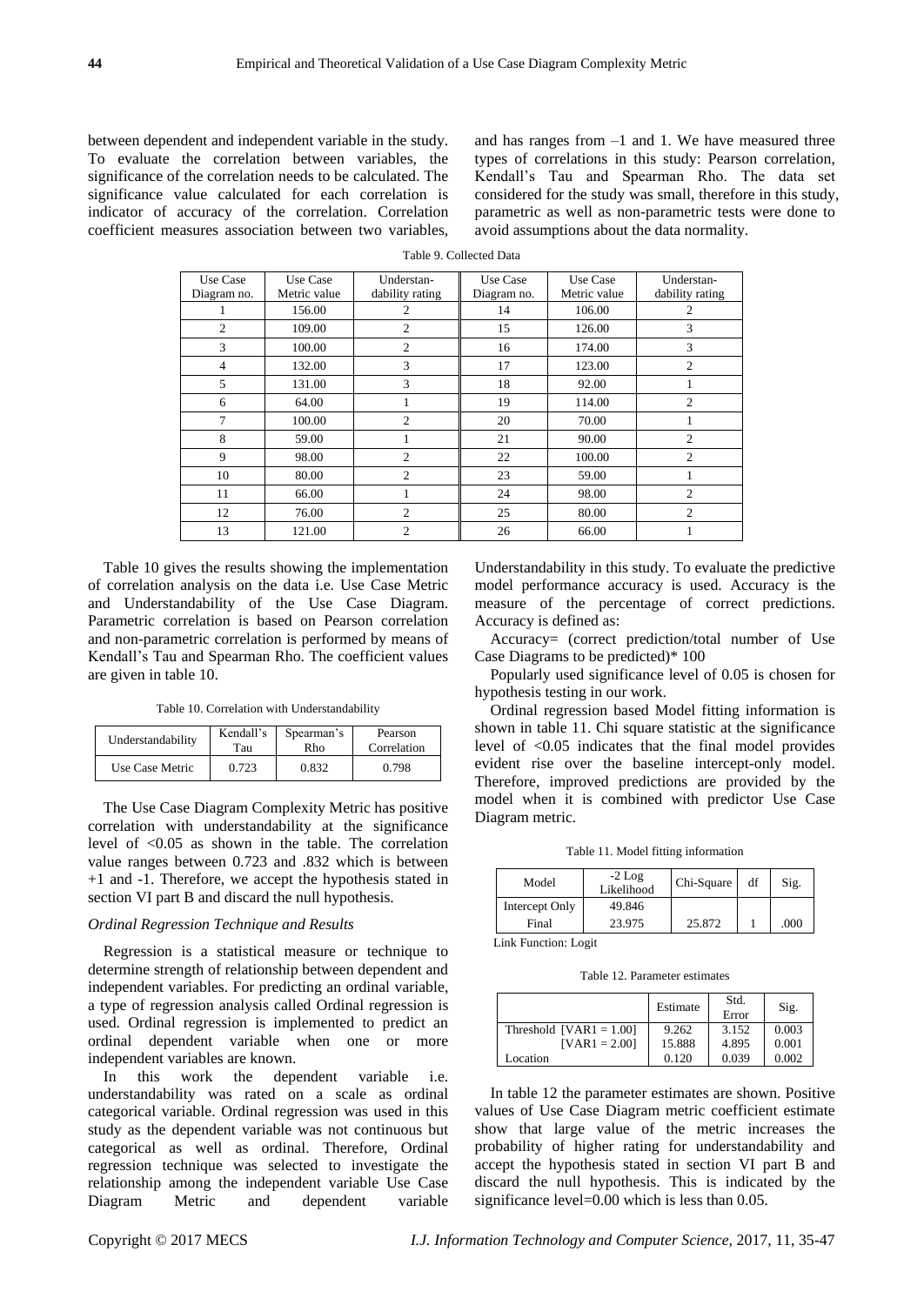The Classification results are shown in table 13. The accuracy of the regression model is about 88% and this value significantly supports the investigation that the Use Case Diagram metric is capable of predicting understandability of Use Case Diagram.

Table 13. Classification results

|                               | Predicted response category |  |  |
|-------------------------------|-----------------------------|--|--|
| Expected<br>Understandability |                             |  |  |
|                               |                             |  |  |
|                               |                             |  |  |
|                               |                             |  |  |

Significant correlation exists between complexity metric derived on the basis of Use Case Diagram and the subject's/participant's rating of the understandability of the diagram. Understandability can be taken as objective indicator for the quality attribute. Therefore we accept the proposed hypothesis and reject the null hypothesis.

# VII. VALIDITY EVALUATION

In this section we discuss factors that act as threats to the validity of the empirical study that was performed and presented in this paper. Different measures taken to reduce their effects are also mentioned in this section.

*Construct validity-* Construct validity denotes the degree to which a test measures, what it claims to be measuring. Also, it shows whether the variables selected here actually measure the concepts they intend to quantify. In this study, Use Case Diagram metric was taken as the independent variable whose construct validity was shown by means of theoretical validation done using Briand"s framework [7]. Subjective assessment for the dependent variable was conducted through the use of Likert"s Scale. Subjective assessment in this work is based on subject's intellect and perspective, and may act as a risk to construct validity of the dependent variable. For deeper understanding we need to perform more experiments in future.

*Internal validity-* Lack of Knowledge of the domain may act as a threat to the internal validity in controlled experiments. The Use Case Diagrams selected for this work were from different domains and were simple and general. Therefore, selected Use Case Diagrams were easily understood by the subjects. We selected Use Case Diagrams with sufficient variation in the metric values of different diagrams. The subjects were given a brief explanation about the domain also. Therefore, the domain knowledge does not act as a threat to the internal validity in this work.

To eliminate learning effects, tests were given in no particular order to the student subjects. To reduce possibility of fatigue effect, the subjects were given sufficient time to perform the tests. The subjects were the students of UG and PG courses who had prior knowledge of software engineering, data modeling and data base courses, but performed this kind of experiment for the first time. So, another threat to internal validity called persistence effect was also avoided. There was voluntary participation of the students in this research. The subjects were asked to perform this exercise individually without discussing among them.

*External validity-* To transform an approach to real software engineering practice, greater external validity is required. In this study a collection of Use Case Diagrams which are prototype models of the real problems were used to perform the experiments. But more elaborate empirical studies are required on the real problems to establish this approach as a software engineering practice. Also, experiments with professionals and practitioners with larger real life problems must be done in order to make this approach widely acceptable. However, as this was a simple experiment which did not require great expertise, students performing this experiment were found sufficient.

*Conclusion validity-* Conclusion validity may be established by replicating this study and experiments with professionals and practitioners with larger real life problems.

## VIII. CONCLUSIONS AND FUTURE WORK

Validation of the proposed Use Case Diagram complexity metric [33] is performed empirically through controlled experiments in this paper. Data analysis is done through statistical correlation and ordinal regression techniques. Results show that the metric is strongly related and associated to the understandability of the Use Case Diagram. Ordinal regression based model accuracy is 88%, which is considerably high. Therefore, we are able to conclude that the Use Case Metric is objective indicator for the quality attribute understandability.

The theoretical validation of the proposed Use Case Diagram metric [33] is done using Briand"s framework in order to prove theoretical soundness of the metric, and to be categorized as complexity metric. All the properties of the Briand"s framework are satisfied by the proposed metric. Therefore we can conclude that the proposed Use Case Diagram metric [33] is empirically and theoretically validated.

We understand that this kind of experiment is giving us preliminary results. Replicating this study and experiments with professionals and practitioners with larger real life problems in a more controlled environment is required in future to further support the empirical evaluation and conclusions.

In future, work will also be done to enhance the Use Case Diagram metric by incorporating more attributes. We would also like to investigate in more depth the work presented here by validating the metric for Distance Framework given by Poels and Dedene. We also propose to extend this approach for the estimation of maintenance and testing effort.

#### **REFERENCES**

[1] B. Anda, D. Sjoberg, M. Jorgensen. 2001 Quality and Understandability of Use Case Models. *In Proceedings of ECOOP 2001* European Conference, Springer-Verlag,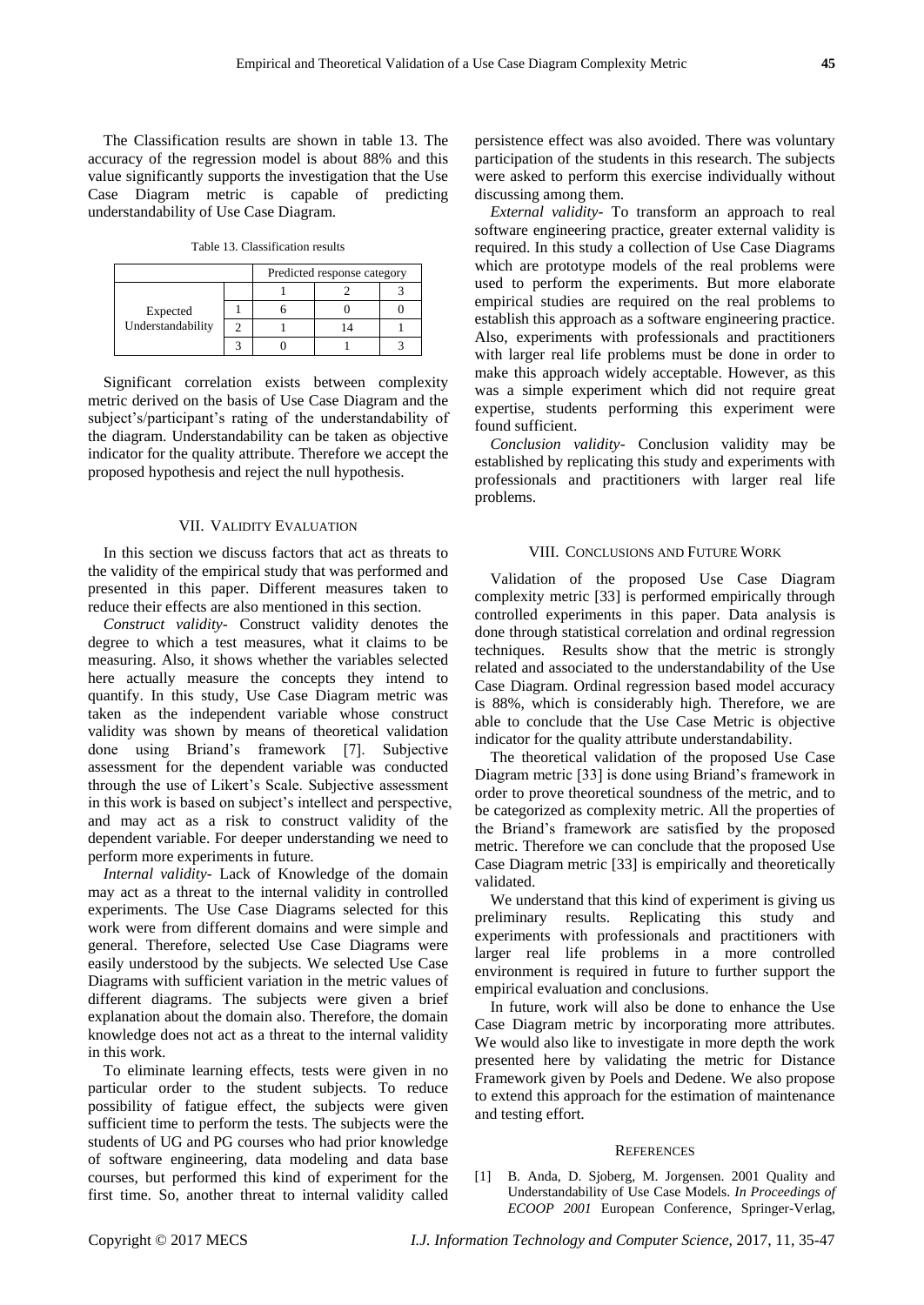London, 402-428. DOI: 10.1007/3-540-45337-7\_21

- [2] B. Anda, H. Dreiem, D. Sjoberg, M. Jorgensen. 2001. Estimating Software development Effort based on Use Cases-Experiences from Industry. The Unified Modeling Language. Modeling Languages, Concepts, and Tools. Lecture Notes in Computer Science Vol. 2185, 487-502. DOI: 10.1007/3-540-45441-1\_35
- [3] A. Albrecht. Measuring Application Development Productivity. 1979. *In Proceedings of* Proceedings *of IBM Application Development Symposium*.
- [4] V.R. Basili, L. Briand, W. Melo. 1996. Validation of Object-Oriented Design Metrics as Quality Indicators.IEEE Transactions on Software Engineering, Vol. 22, No. 10, 751-761. DOI: 10.1109/32.544352
- [5] V.R. Basili.2007. Role of Controlled Experiments in Software Engineering Research. Empirical Software Engineering Issues, LNCS 4336, Springer-Verlag, Berlin, 33-37. DOI: 10.1007/978-3-540-71301-2\_10
- [6] G. Booch, I. Jacobson, J.Rumbaugh. 2001. The Unified Modeling Language User Guide. Addison Wesley. ISBN:978-0321267979
- [7] L. Briand, S. Morasca, V. Basili. 1996. Property Based Software Engineering Measurement. IEEE Transactions on Software Engineering. Vol. 22, issue 1, 68-86. DOI: 10.1109/32.481535
- [8] L. Briand, S. Morasca, V. Basili. 1997. Response to: Property Based Software Engineering Measurement: Refining additive Properties. IEEE Transactions on Software Engineering. Vol. 23, issue 3,196-197. DOI: 10.1109/TSE.1997.585509
- [9] L. Briand, J. Wust, S. IkoNomovski, H. Lounis. 1999. Investigating Quality Factors in Object-Oriented Designs: an Industrial Case Study. *In Proceedings of 21st International Conference on Software Engineering*, CA, 345-354. DOI: 10.1145/302405.302654
- [10] L. Briand, J. Wust. 2002. Empirical Studies of Quality Models in Object-Oriented Systems. Advances in Computers, Vol. 59, Academic Press, 97-166. DOI: 10.1016/S0065-2458(02)80005-5
- [11] R. Brito, F. Carapuça. 1994. Object-Oriented Software Engineering: Measuring and controlling the development process. *In Proceedings 4th Interntional Conference on Software Quality*, US, 1-8.
- [12] D. N. Card, W. W. Agresti. 1988. Measuring Software Design Complexity. The Journal of Systems and Software. Elsevier Science Inc, 185-197.
- [13] S. Cherfi, J. Akoka, I. Wattiau. 2006. Use Case Modeling and Refinement: A Quality-Based Approach. *In Proceedings 25th International Conference on Conceptual Modeling,* 84-97. DOI: 10.1007/11901181\_8
- [14] J.K Chhabra, K. K. Aggrawal, Y. Singh.2003 Code and Data Spatial Complexity: Two Important Software. Information and Software Technology, Elsevier Science, Vol. 45, 539-546. DOI: 10.1016/S0950-5849(03)00033-8
- [15] S. Chidamber, C.Kemerer. 1994. A Metric Suite for Object Oriented Design. IEEE Transactions on Software Engineering, Vol. 20, No. 6, 476-493. DOI: 10.1109/32.295895
- [16] B. Douglass.2004 Computing Model Complexity. Borland: White Paper, I-Logix.
- [17] N. Fenton, M. Neil. 2000. Software Metrics: Roadmap. *In Proceedings of International Conference on Software Engineering*. Ireland, 357-370. DOI: 10.1145/336512.336588
- [18] M. Georgiades, S. Andreou.2012. Formalizing and Automating Use Case Model Development. The Open Software Engineering Journal, Vol. 6, 21-40. DOI:

10.2174/1874107X01206010021

- [19] M. Genero, G. Poels, M. Piattini. 2007. Defining and Validating Metrics for Assessing the Understandability of Entity-Relationship Diagrams. Data and Knowledge Engineering Elsevier Journal, Vol. 64, 534-557. DOI 10.1016/j.datak.2007.09.011
- [20] M. Halstead.1977. Elements of Software Science. Elsevier- Science Inc. New York, USA. ISBN:0444002057
- [21] B. Henderson-Sellers, D. Zowghi, T. Klemola, S. Parasuram. 2002 Sizing Use Cases: How to Create a Standard Metrical Approach. *In Proceedings of 8th International Conference on Object-Oriented. Information Systems.* 409-421. DOI: 10.1007/3-540-46102-7\_43
- [22] S. Henry, D. Kafura. 1981. Software Structure Metrics Based on Information Flow. IEEE Transactions. Software<br>Engineering, Vol. 7, 510-518. DOI: Engineering, 10.1109/TSE.1981.231113
- [23] C. Kaner and W. Bond. 2004. Software Engineering Metrics: What Do They Measure and How Do We Know? *In Proceedings of 10th International Software Metrics Symposium, METRICS*, 1-12.
- [24] D. Kang, B. Xu, J. Lu, W. Chu. 2004. Complexity Measure for Ontology Based on UML. *In Proceedings of IEEE, Workshop on Future Trends of Distributed Computing,* 222-228. DOI: 10.1109/FTDCS.2004.1316620
- [25] N. Khanahmadliravi, H. R. Khataee. 2012. Estimating Quality of an Object Oriented Software System Using Graph Algorithm. International Journal of Computer and Electrical Engineering, Vol. 4, No. 4, 467-470.
- [26] M. Lorenz, J. Kidd. 1994. Object-Oriented Software Metrics: A Practical Guide. Englewood Cliffs, New Jersey - USA. 1994. ISBN-13: 978-0131792920
- [27] M. Marchesi. 1998. OOA Metrics for the Unified Modeling Language. *In Proceedings of Euromicro Conference on Software Maintenance and Reengineering,* 67-73. DOI: 10.1109/CSMR.1998.665739
- [28] T. J. McCabe. 1976. A Complexity Measure. IEEE Transactions on Software Engineering, Vol. 2, 308-320. DOI :10.1109/TSE.1976.233837
- [29] C. L. McClure. 1978. A Model for Program Complexity Analysis. *In Proceedings of 3rd international conference on Software Engineering*, 149-157.
- [30] H. Nelson, G. Poels, M. Genero. 2012. A Conceptual Modeling Quality Framework. Software Quality Journal, Vol. 20, 201-228. DOI: 10.1007/s11219-011-9136-9
- [31] S. Singh, S. Sabharwal, J. Gupta.2009. Events-An Alternative to Use Case as starting point in Object-Oriented Analysis. *In Proceedings of 2nd International Conference on Emerging Trends in Engineering & Technology*, USA, 1004-1010. DOI: 10.1109/ICETET.2009.94
- [32] S. Singh, S. Sabharwal, J. Gupta. 2011. Deriving System Complexity Metric from Events and its Validation. International Journal of Software Engineering and Knowledge Engineering, Vol. 21, No. 8, 1097-1121. DOI: 10.1142/S021819401100561X
- [33] S. Sabharwal, R. Sibal, P. Kaur P.2014. Deriving Complexity Metric Based on Use Case Diagram and its Validation. *In Proceedings of IEEE ISSPIT*. DOI: 10.1109/ISSPIT.2014.7300571
- [34] E. J. Weyuker.1998. Evaluating Software Complexity Measures. IEEE Transactions on Software Engineering, Vol. 14, No. 9. 1357 – 1365. DOI: 10.1109/32.6178
- [35] Y. Yavari, M. Afsharchi, M. Karami. 2011. Software Complexity Level Determination Using Software Effort